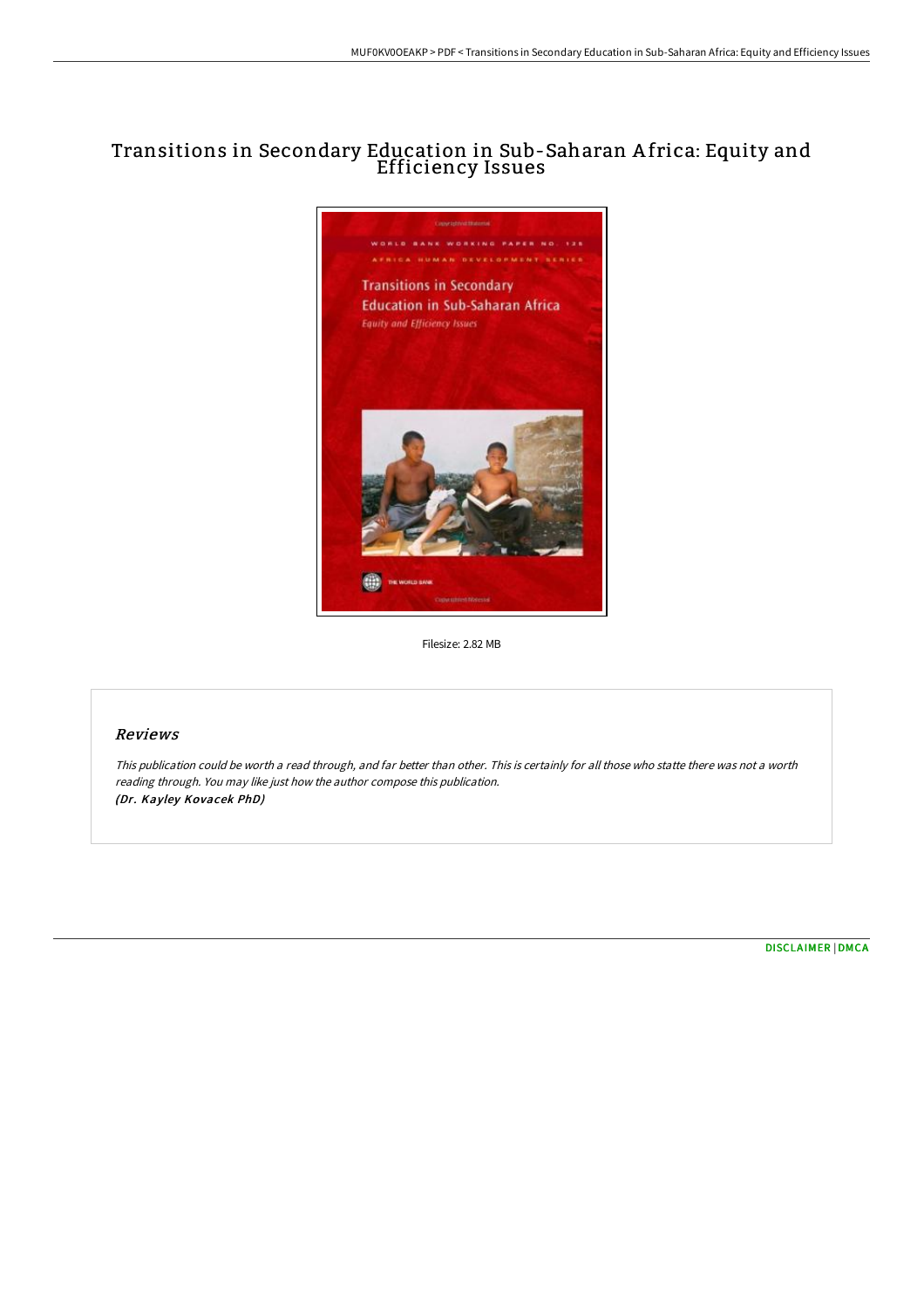# TRANSITIONS IN SECONDARY EDUCATION IN SUB-SAHARAN AFRICA: EQUITY AND EFFICIENCY ISSUES



World Bank Publications. Paperback. Book Condition: new. BRAND NEW, Transitions in Secondary Education in Sub-Saharan Africa: Equity and Efficiency Issues, World Bank Publications, Transitions in Secondary Education in Sub-Saharan Africa is part of the World Bank Working Papers series. These papers are published to communicate the results of the Bank's ongoing research and to stimulate public discussion. This working paper discusses equity and efficiency issues in secondary education transitions in Sub-Saharan Africa. Its main purpose is to identify and analyze national, regional, and local measures that may lead to the development of more efficient and seamless transitions between post-primary education pathways. In most African countries student transition from primary to junior secondary is still accompanied by significant repetition and dropout. Transitions within the secondary cycle also cause significant losses and should use more effective assessment and selection methodologies. According to global trends, Africa needs to revisit its post-primary structures to provide more diversified (academic and non-academic) pathways of learning which respond better to the continent??s present economic and social realities.In the end, the main goal should be to produce young people who can become productive citizens and lead healthy lives, as demonstrated by middle and higher-income economies.

Read Transitions in Secondary Education in [Sub-Saharan](http://albedo.media/transitions-in-secondary-education-in-sub-sahara.html) Africa: Equity and Efficiency Issues Online  $\blacksquare$ Download PDF Transitions in Secondary Education in [Sub-Saharan](http://albedo.media/transitions-in-secondary-education-in-sub-sahara.html) Africa: Equity and Efficiency Issues